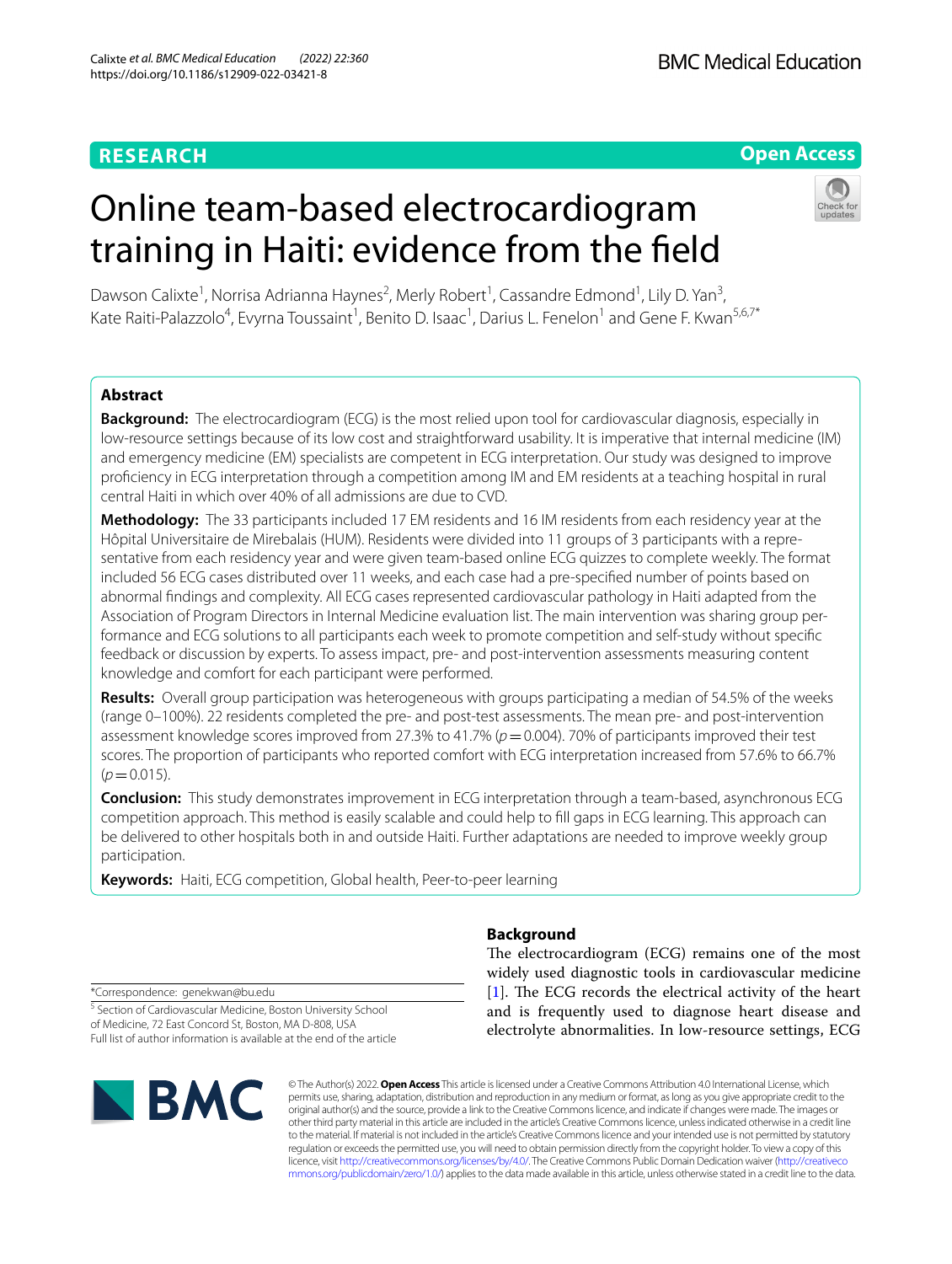is often the only or most efficient tool to identify lifethreatening cardiac conditions enabling timely care. The burden of cardiovascular disease (CVD) is rising exponentially around the world but especially in low- and middle-income countries (LMICs) such as Haiti [[2,](#page-6-1) [3](#page-6-2)]. Thus given the strikingly high burden of CVD and the diagnostic value of ECGs, the ability to correctly interpret ECGs is vitally important to the delivery of high quality healthcare [\[4](#page-6-3)].

As in most countries, ECG interpretation in Haiti is an important component of undergraduate and postgraduate medical training. Basic ECG interpretation is also incorporated into the curricula for trainees in internal medicine and emergency medicine training programs. The most commonly utilized methods for ECG instruction include didactic lectures and clinical teaching rounds [\[5](#page-6-4), [6](#page-6-5)]. However, despite these methods, there is a lack of ECG interpretation profciency among medical trainees  $[4, 7-10]$  $[4, 7-10]$  $[4, 7-10]$ . While in-person teaching remains the educational gold-standard, there is a dearth of cardiovascular subspecialists and educators in low-resource settings such as Haiti. The ability to provide high quality and consistent ECG teaching is a signifcant challenge.

The use of virtual learning for the delivery of medical education has become increasingly common especially during the COVID-19 era. Virtual education strategies allow for fexibility in the timing of delivery of educational content as well as the timing of active participation. In low-resource settings, it may also help address the lack of adequately trained educators. Studies suggest that using quizzes to facilitate ECG training via a web based model could be beneficial to trainees [\[11](#page-6-8)]. Additionally, Competition Based Learning has been shown to improve student motivation and performance in certain settings and contexts  $[12]$  $[12]$ . The use of a competitive, team-based, asynchronous, virtual approach to ECG interpretation education in Haiti has not been previously described.

Here we present a prospective cohort study evaluating the efectiveness of using a team-based, virtual ECG interpretation competition strategy to improve ECG interpretation skills among internal medicine (IM) and emergency medicine (EM) residents at Hôpital Universitaire de Mirebalais (HUM). HUM is one of the largest teaching hospitals in Haiti and is the only one to receive accreditation from the Accreditation Council for Graduate Medical Education International [\[13](#page-6-10)].

# **Methods**

# **Setting and population**

The Hôpital Universitaire de Mirebalais (HUM) was created in partnership between the Ministry of Public Health and Zanmi Lasante/Partners In Health. The hospital is located in Haiti's rural Central Plateau and delivers acute care services to a broad catchment area with a population of about 3 million people. HUM offers high-quality residency training in emergency medicine, internal medicine, general surgery, plastic surgery, pediatrics, obstetrics and gynecology, and neurology.

The study was conducted over an 11 week period from November 11, 2019 to January 27, 2020 among IM and EM residents at HUM. Participation in the study was voluntary. In total, 33 residents including 16 IM residents and 17 EM residents were recruited for the study. Residents were divided into 11 groups of 3 participants. Groups were formed only within residency training programs. Each group consisted of one resident from each training year: postgraduate year (PGY) 1, 2, and 3. Further, we randomly assigned a unique identifcation number to each group.

This study was reviewed by the institutional review boards of Zanmi Lasante and Boston University Medical Campus and determined to qualify for an exempt determination. All participants reviewed a statement describing this educational research study as exempt.

#### **Study design**

We administered pretest and posttest evaluations to each participant to assess (1) the learning impact of the competition, and (2) comfort with independent ECG interpretation. We assessed ECG interpretation competency using 10 ECG cases with a maximum score of 35 points. The pretest and posttest were identical. We assessed comfort interpreting ECGs through a 5-point Likert scale: strongly agree to strongly disagree. Secondary outcomes included a change in self-reported comfort with ECG interpretation: "I am very comfortable interpreting ECGs", with answer choices from Strongly Agree to Strongly Disagree (5-point Likert scale). The study design is presented in Fig. [1](#page-2-0).

Ten ECG cases were administered in both pre-andposttests; 56 ECG cases were distributed over 11 weeks.

After the pretest, we conducted the group-based competition intervention. Every week, each group received a web link to access an online folder containing PDF files of 3–5 ECG cases. Each ECG case included a clinical vignette with an image of an ECG, and diagnostic questions. All ECG cases and answers used for the study were selected from the textbook Podrid's Real-World ECGs, Vol 1–6. Printed copies of the ECGs were also available. The selected ECGs cases were representative of common cardiovascular pathology seen both in the IM wards and the EM department at HUM adapted from the from the Association of Program Directors in Internal Medicine evaluation list. ECG topics included atrial fibrillation, atrial flutter, atrial paced rhythm, atrioventricular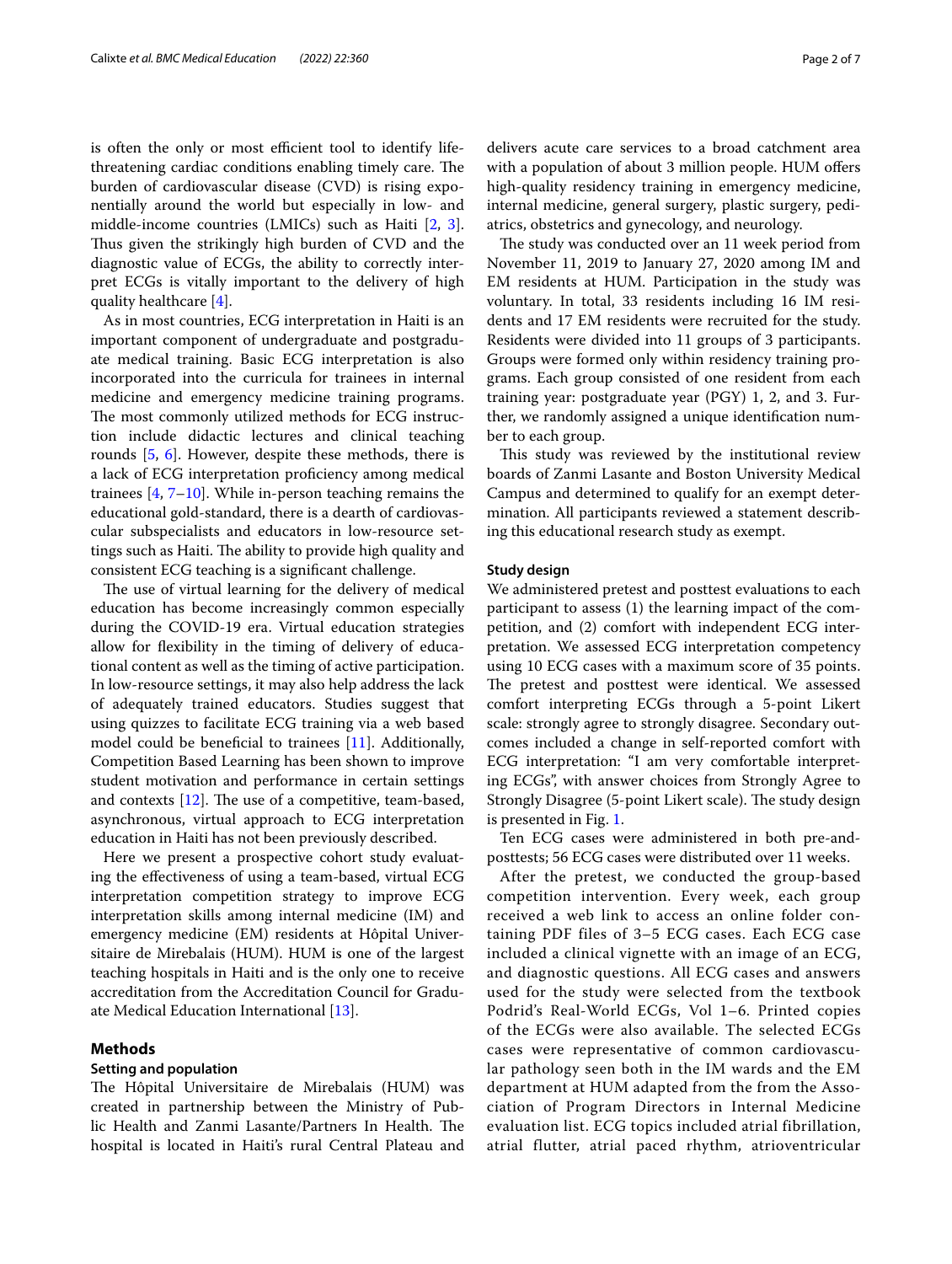

<span id="page-2-0"></span>delay, mobitz type 1, mobitz 2, complete heart block, bundle branch blocks, ventricular premature complexes, ventricular tachycardia (VT), ventricular fibrillation, ischemia/infarction, and electrolyte abnormalities (Supplementary Material [1](#page-5-0)). Case difficulty was random with most of the last weeks' cases being hard. For future ECG training, one could recommend to start with easy cases and gradually move to more difficult cases. The clinical accuracy and appropriateness of the ECG cases and answers were independently reviewed by a cardiologist (GFK). Trainees did not receive any specific materials to guide their analysis of the weekly ECG. Trainees could use any available resource including textbooks and web-based content.

For the frst 2 weeks, each group received 5 ECG cases to test their competency in ECG reading and correctly diagnosing the cases used in the study. Based on participant feedback that the weekly quizes were too long, we decreased the number of ECG cases to 3 ECG cases per week for the remainder of the study. In total, we distributed 56 ECG cases. For each case, participants had to select the relevant diagnoses on a standardized answer sheet adapted from the American Board of Internal Medicine Cardiovascular Disease Certifcation Exam (Supplementary Material [2](#page-5-1)). Each group received a web link to record their answers in an electronic REDCap database.

We classifed the ECG cases on a scale from easy to hard based on the learning objectives and the number of abnormalities. ECGs with more abnormalities had a higher maximum score. The total weekly maximum scores varied from 7 to 20 points. Each ECG abnormality was scored as either correct or incorrect. We did not penalize participants for incorrect responses and there was no limit to the number of selected answers for each ECG case. The scores were summed together for each group.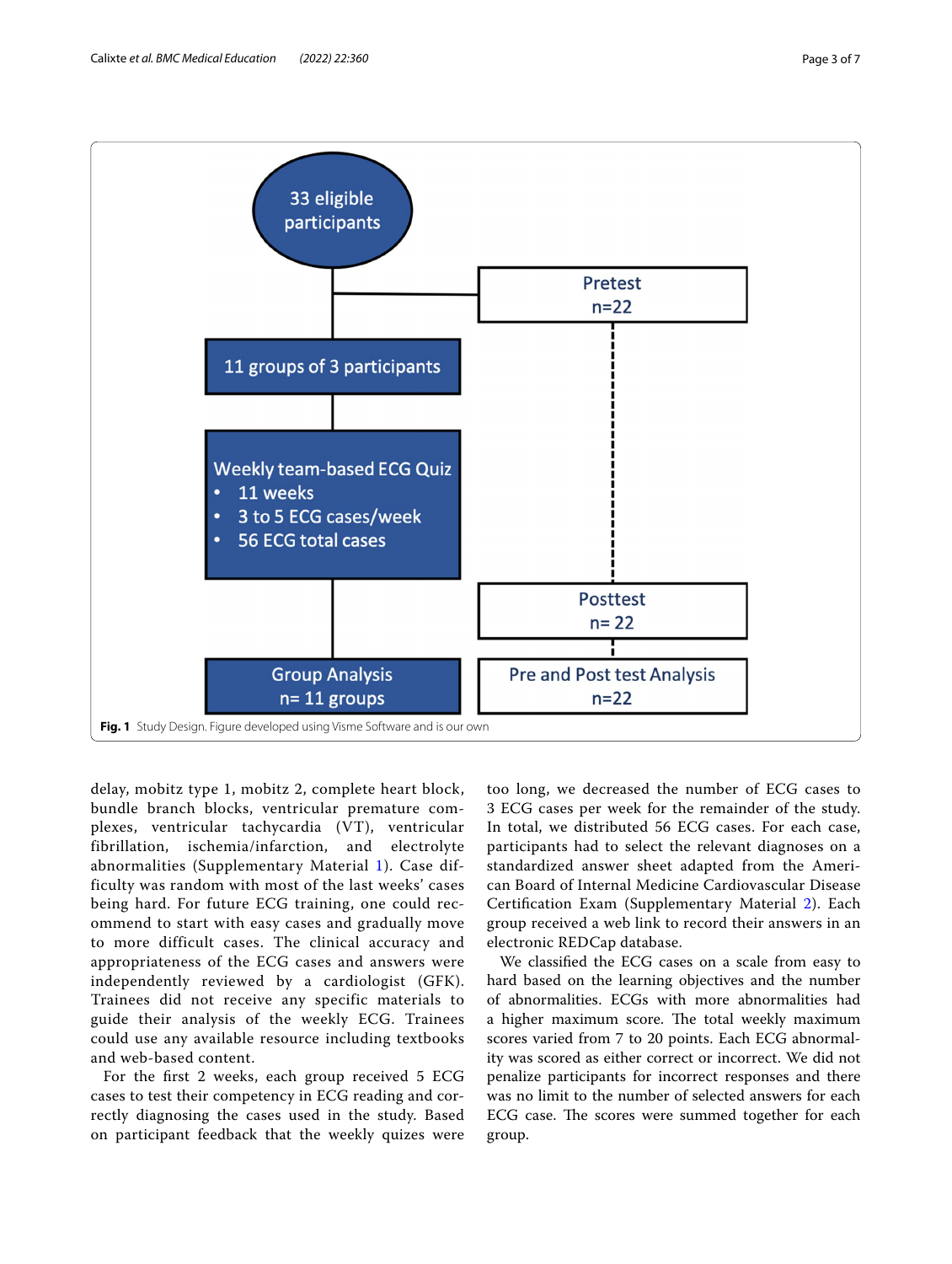During the frst week of the study, we shared the quiz scores of each group to all the teams via email. After feedback from participants revealed that the public posting of each group's single score was disconcerting to participants, we modifed the protocol. In the revised protocol, only the maximum and the minimum scores blinded to group identity were sent to each group via email to increase motivation and promote engagement. Thus, each group could assess their performance relative to their peers. After each weekly quiz, we distributed the correct responses and detailed descriptions with annotated ECGs to the trainees. Trainees could review these solutions independently.

## **Statistical analysis**

The primary outcome was a change in individual scores on the pre- and post-test knowledge assessments. For comparison of pre- and post-intervention mean objective assessment scores, a paired 2-sample t-test analysis was performed on the percent correct. Likert scale answer choices were used to assess secondary outcomes. For comparison of Likert scale scores, chi square analyses were performed. Fidelity was determined by the percent of weekly quizzes completed by the groups to determine high vs. low participation. Scores across weekly quizzes were also compared. In all analyses, diferences were considered statistically signifcant when the *p*-value was less than 0.05. Statistical analysis was performed using Stata software 12.1.

# **Results**

### **Pre‑ and post‑test**

A total of 33 residents participated in the study in 11 different groups, 16 internal medicine (IM) and 17 emergency medicine (EM) residents. Baseline characteristics of the participants are reported in Table [1.](#page-3-0) 22 residents completed both the pretest and posttest, both of which were out of 35 total points. The mean pretest score was 27.3% [standard deviation 15.6%], while the mean posttest score was 41.7% [sd 24.9%], for a statistically significant increase of 14.4 percentage points  $[p=0.004]$ (Fig. [2\)](#page-4-0).

## <span id="page-3-0"></span>**Table 1** Participant characteristics and test performance

## **Weekly quizzes**

The participation of groups across weeks ranged from no participation (0 weeks) among 2 groups to full participation (11 weeks) among 3 groups. 5 groups had low participation ( $=<$  5 weeks), while 5 groups had high participation  $(>=6$  weeks). Weekly scores varied greatly from week-to-week, and between groups (Supplementary Material [3](#page-5-2)).

Resident comfort increased over the course of the study. Pre-intervention, 57.6% (19/33) of respondents reported feeling comfortable (Strongly Agree, Agree) interpreting ECGs compared to 66.7% (22/33) post-intervention ( $p=0.015$ ). There was no significant difference in comfort with ECG interpretation between IM and EM residents post-intervention. Additionally, there was no signifcant diference in comfort with ECG interpretation post-intervention based on training year. Despite not reaching statistical signifcance, frst year residents demonstrated a numerically larger improvement in ECG interpretation comfort compared to 2nd and 3rd year residents (Fig. [3](#page-4-1)). When looking at participation, 6 out of 11 groups were higher fdelity groups (defned as groups that completed greater than 50% of the weekly quizzes) and they reported feeling more comfortable with ECG interpretation compared to the 5 lower fdelity groups, although this diference did not reach statistical signifcance.

# **Discussion**

This virtual asynchronous ECG competition strategy improved residents' ability to accurately interpret ECGs. Seventy percent of participants signifcantly improved their ECG interpretation scores post-intervention. In addition, the study also demonstrated a signifcant improvement in residents' comfort interpreting ECGs.

The findings of this study are important given the rising burden of CVD in Haiti, and the diagnostic value of ECGs. Additionally, the fndings highlight the value of innovative and adaptive teaching methodologies. Studies have demonstrated that effective teaching and improvement in trainee performance is heavily dependent on

| Residency<br>Resident year | <b>Emergency Medicine</b> |         |                 | <b>Internal Medicine</b> |         |          | All |         |          |
|----------------------------|---------------------------|---------|-----------------|--------------------------|---------|----------|-----|---------|----------|
|                            | n                         | Pretest | <b>Posttest</b> | n                        | Pretest | Posttest | N   | Pretest | Posttest |
| PGY1                       | 6                         | 21.4%   | 38.6%           |                          | 25.7%   | 30.3%    |     | 23.4%   | 34.8%    |
| PGY <sub>2</sub>           |                           | 7.1%    | 24.3%           |                          | 45.7%   | 60.0%    |     | 20.0%   | 36.2%    |
| PGY3                       | 4                         | 30.0%   | 60.0%           | 4                        | 40.7%   | 46.4%    | 8   | 35.4%   | 53.2%    |
| Total                      | 12                        | 21.9%   | 43.3%           | 10                       | 33.7%   | 39.7%    | 22  | 27.3%   | 41.7%    |

Data for participants with both pre- and post-test results shown. Mean test results shown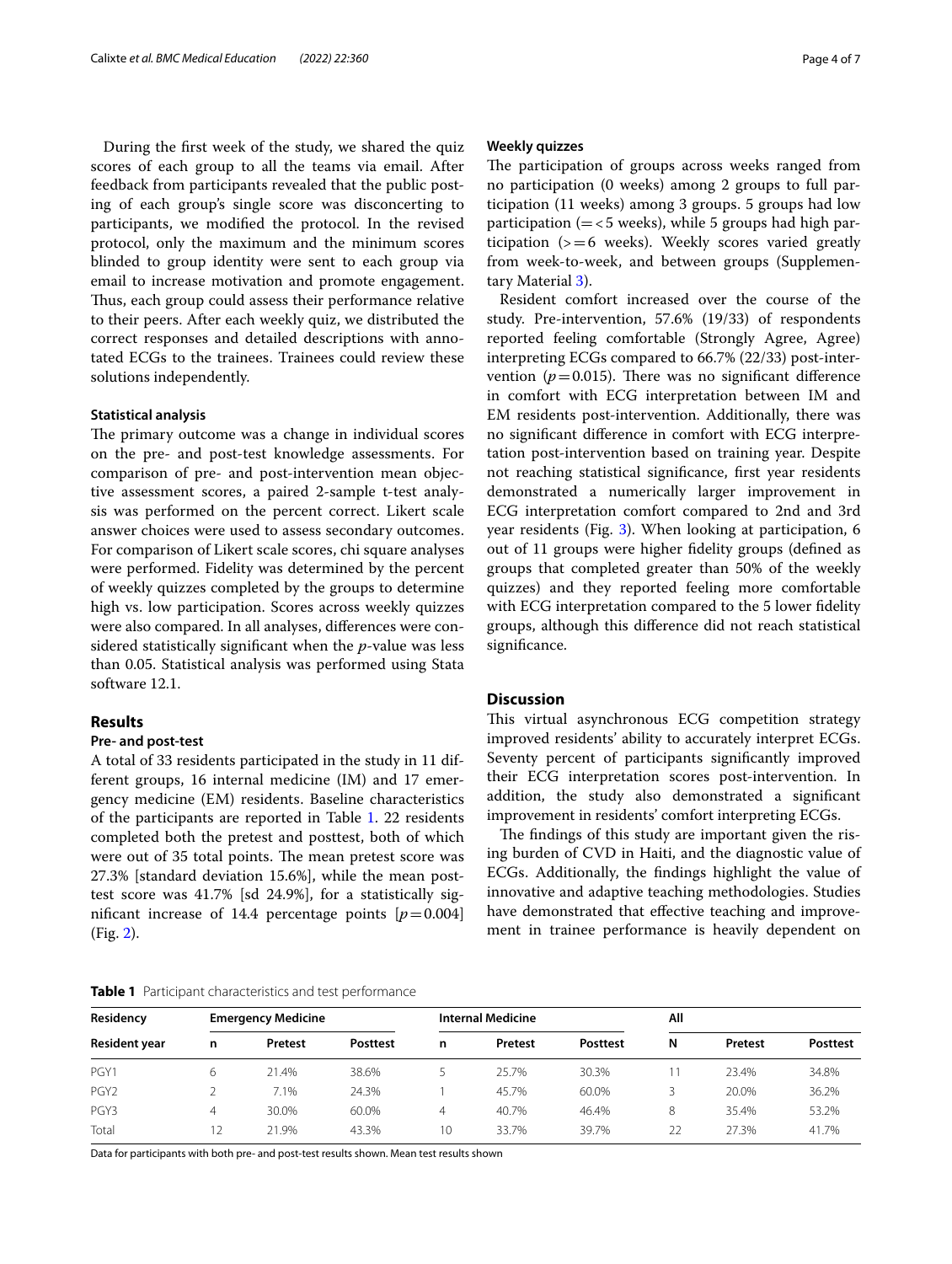

<span id="page-4-0"></span>

<span id="page-4-1"></span>using diferent and versatile learning styles [[11,](#page-6-8) [14](#page-6-11)[–16](#page-6-12)]. Our team-based ECG competition strategy provided fexibility for learners to access educational materials and learn at their convenience based on clinical and personal

responsibilities. In this regard, it served as a valuable adjunct to in-person learning. Studies have shown that web-based learning strategies, such as the intervention used in this study, are efective at overcoming barriers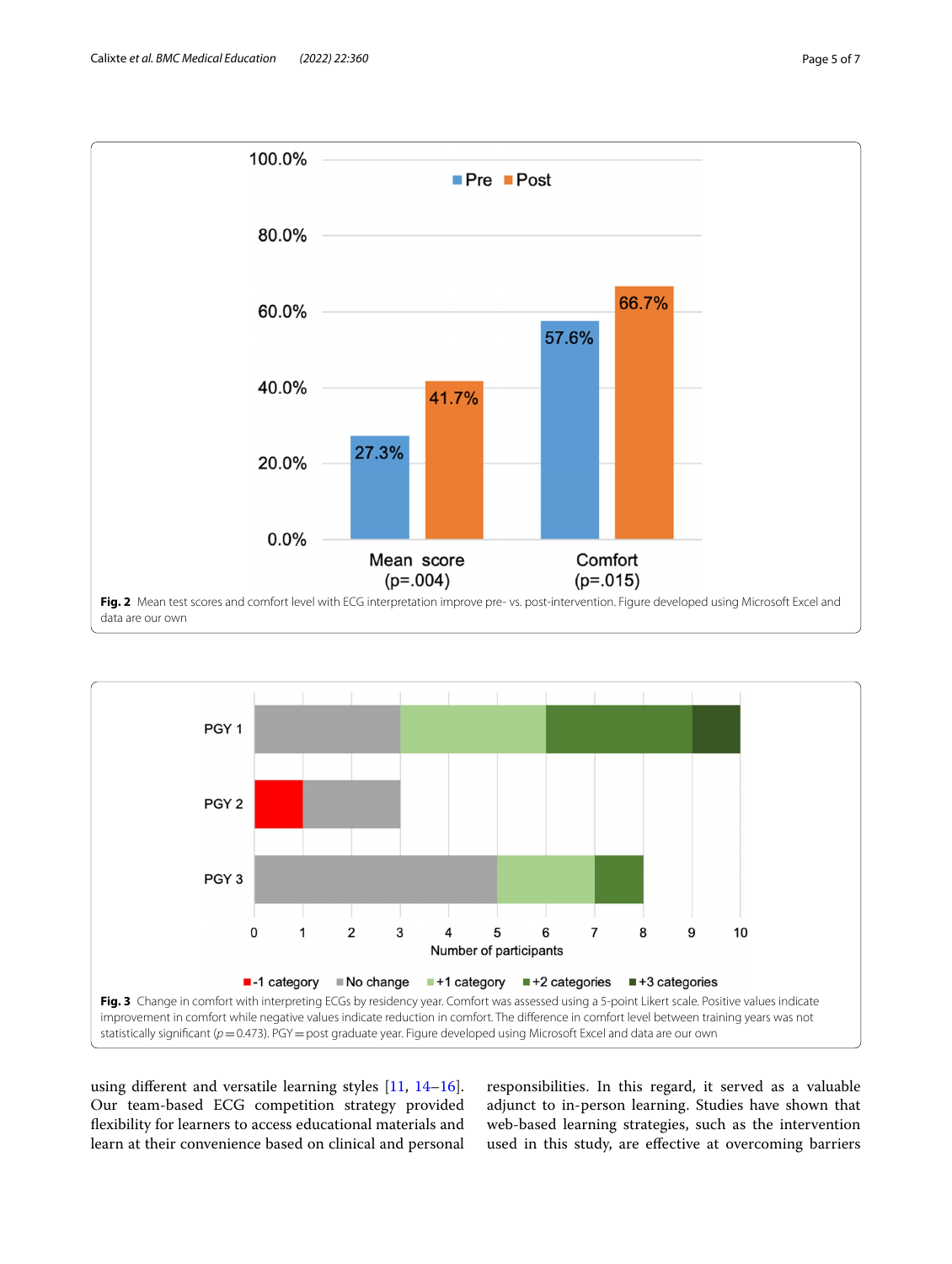imposed by distance, time constraints, and resource limitations, and also enable implementation of novel instructional methods [[17\]](#page-6-13).

We used a very detailed scoring system for ECG analysis – which the participants were not accustomed to using. A trainee may feel comfortable assessing for major abnormalities, but not minor ones. Thus, trainees reported relatively high comfort with ECG interpretation at baseline despite relatively low pre-test scores. In our scoring system, trainees did not earn points for missing either major or minor abnormalities.

Importantly, an element of competition was used as a motivating factor in this intervention. Studies have shown that the use of competition and quizzes in teaching interventions can improve motivation and performance in certain situations [\[12](#page-6-9), [16\]](#page-6-12). Competition, however, may also increase stress and performance anxiety among some students which may lead to reduced effort and knowledge retention  $[12, 18]$  $[12, 18]$  $[12, 18]$  $[12, 18]$  $[12, 18]$ . In this study, while the team-work component of the intervention was well received and facilitated peer-to-peer learning, the competition element characterized by the public display of group scores was not. Through informal feedback, participants expressed concern about the public display of group scores stating that this form of competition invoked stress and embarrassment for some of the participants. Thus, we adjusted the competition component of the study such that the scores for each group were not displayed but instead, the highest and lowest scores for each quiz were displayed without reference to any particular group. This modification was important because it continued to motivate participants to improve their scores but eliminated the possibility of identifcation and by doing so eliminated associated stress and embarrassment. With this modifcation, participants had signifcant improvements in their objective and comfort assessments scores demonstrating the efficacy of this web-based ECG competition intervention.

Although the improvement in ECG interpretation for the study cohort en masse was signifcant, subgroup analyses comparing training programs (IM vs. ED) and training years (PGY1 vs. PGY2 vs. PGY3), did not demonstrate a statistically signifcant diference between the groups. One explanation could be the small sample size and lack of power to detect a diference as well as trainee dropout. Additionally, six groups met high fdelity criteria defined as participation $> = 6$  weeks. Some residents may have been dropout and some groups may have had low fdelity due to lack of familiarity with REDcap since it is a new system that the residents may find difficult to navigate. Of the 3 PGY2 residents who completed the survey, one participant reported less comfort after the

intervention while the others had no change. This worsening of comfort may be due to low participation among this group of residents with very high clinical workload. The low fidelity and dropout may also be a function of a real world application of a voluntary medical education intervention among physicians-in-training with demanding clinical schedules.

This is the first study to assess the efficacy of a webbased ECG competition strategy in improving ECG interpretation proficiency in Haiti. This study is a successful proof of concept that demonstrates that this web-based ECG competition teaching strategy is feasible and can be efective. It is also easily scalable and can be incorporated into the training of health professions at additional sites in Haïti and in other LICs.

# **Limitations**

Limitations of this study include a small sample size, dropout among residents which may have been due, in part, to a lack of familiarity with REDcap. Further, lack of a non-intervention group for comparison limits our ability to detect expected improvement in skills over time among trainees. Additionally, the improvement in scores may, in part, be due to a training efect possibly caused by identical ECGs in pretest and posttest. Our ability to assess the contribution of the team-based nature of the intervention is limited. While we intended for the team participants to work collaboratively each week, we do not know how the teams functioned. Each residency does have regular teaching sessions where trainees can meet face-to-face. However, there could have been one dominant participant from a group, or answers submitted in a non-collaborative manner. Further trainees on off-site rotations may not be able to meet face-to-face.

# **Conclusion**

This study demonstrates the feasibility and efficacy of a team-based, asynchronous competition approach to ECG education. Given the success of this pilot, medical educators should consider this strategy in their educational armamentarium. Further studies are needed to improve participation, assess generalizability, and knowledge retention.

# **Supplementary Information**

The online version contains supplementary material available at [https://doi.](https://doi.org/10.1186/s12909-022-03421-8) [org/10.1186/s12909-022-03421-8](https://doi.org/10.1186/s12909-022-03421-8).

<span id="page-5-3"></span><span id="page-5-2"></span><span id="page-5-1"></span><span id="page-5-0"></span>Additional file 1. ECG topics with their level of difficulty. **Additional fle 2.** Quiz Answer sheet. **Additional fle 3.** Weekly quiz score by group. **Additional fle 4.**